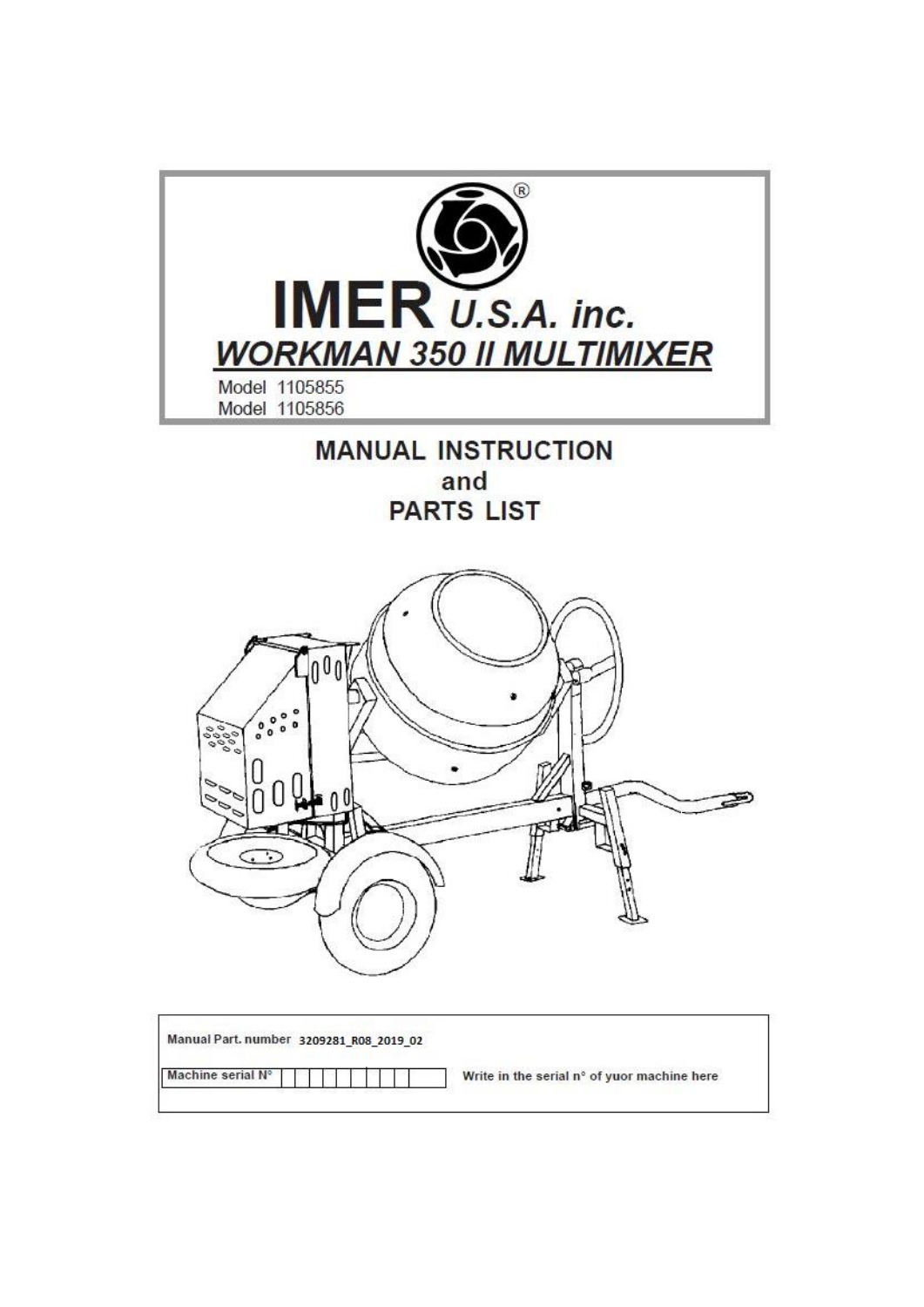

Thank-you for purchasing a Workman 350 II from an Imer U.S.A. dealer. Your decision is an **intelligent one.**

There is no other concrete mixer in the world which delivers the benefits and features of the Workman 350 II.

- Extremely rigid, mig welded bar steel frame.
- 5.5 H.P. Honda with low oil alert.
- Full width fenders.

 $\ddot{\phantom{0}}$ 

- Torsion Bar suspension.
- Advance drum and paddle design, excellent mixing and discharge action.
- Telescopic foot stands which provide additional stability during operation.

At Imer U.S.A. we continually search for ways to better serve our customers. Should you have an idea or thought to share with us regarding this product we would appreciate hearing from you. Our motto is "Tools and Services for the 21st Century" . We look forward to delivering the goods.

Thank you again for your purchase.

Mace T. Coleman, Jr. President, Imer U.S.A., Inc.

**IMER USA WEST** 3654 Enterprise Avenue Hayward, CA 94545 Toll Free: (800) 275-5463 Office: (510) 670-7970 Fax: (510) 783-4255

**IMER USA EAST** 221 Westhampton Place Capitol Heights, MD 20743 Tel:  $301 - 336 - 3700$ Fax: 301 - 336 - 6687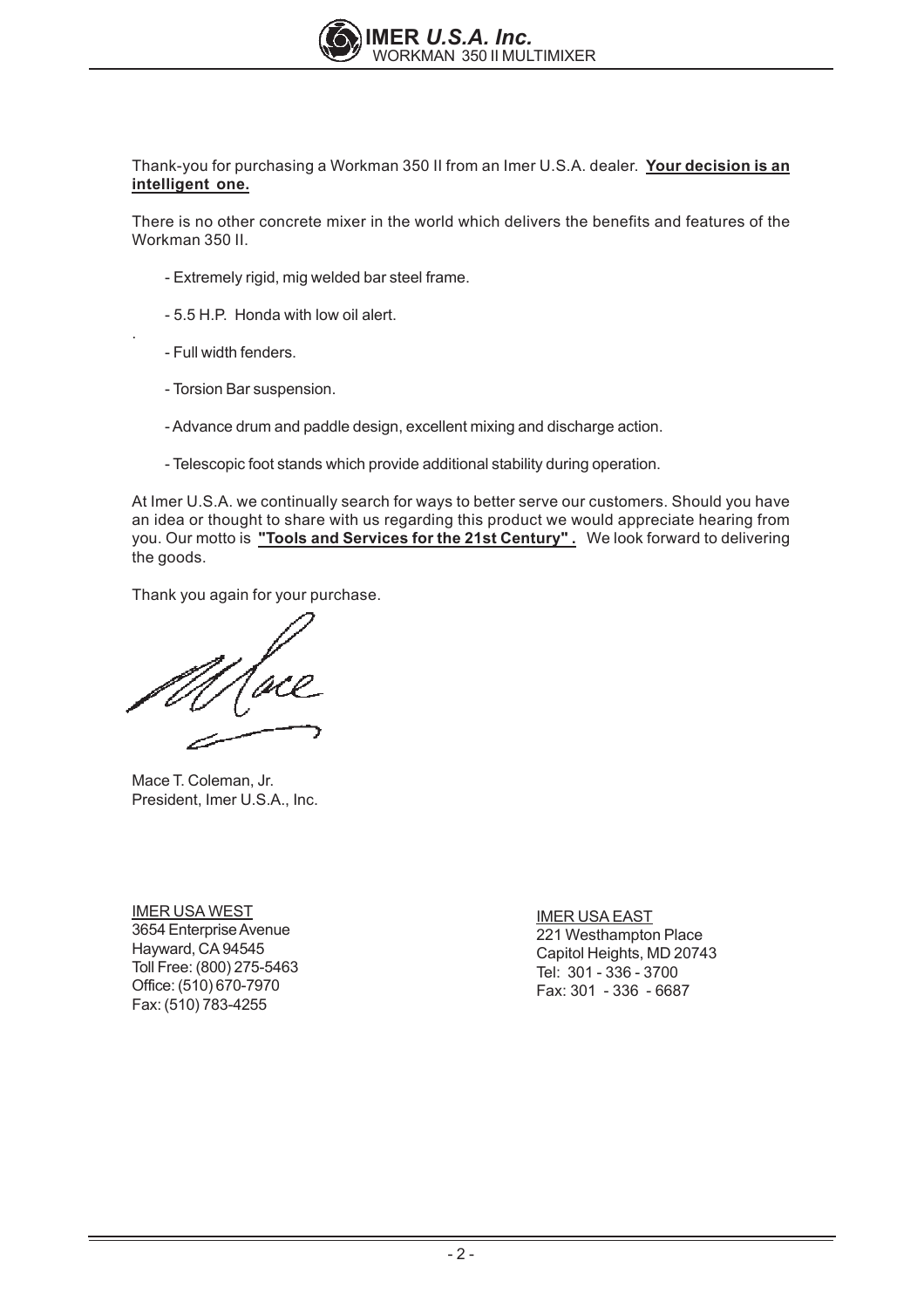

# **Table of Contents**

# **IMER U.S.A., INC. WORKMAN 350 II MULTIMIXER INSTRUCTION MANUAL**

**NOTE:** Please read this manual before beginning to assemble or operate this piece of equipment.

| <b>BASIC TROUBLE SHOOTING - TECHNICAL SPECIFICATIONS 10</b> |  |
|-------------------------------------------------------------|--|
|                                                             |  |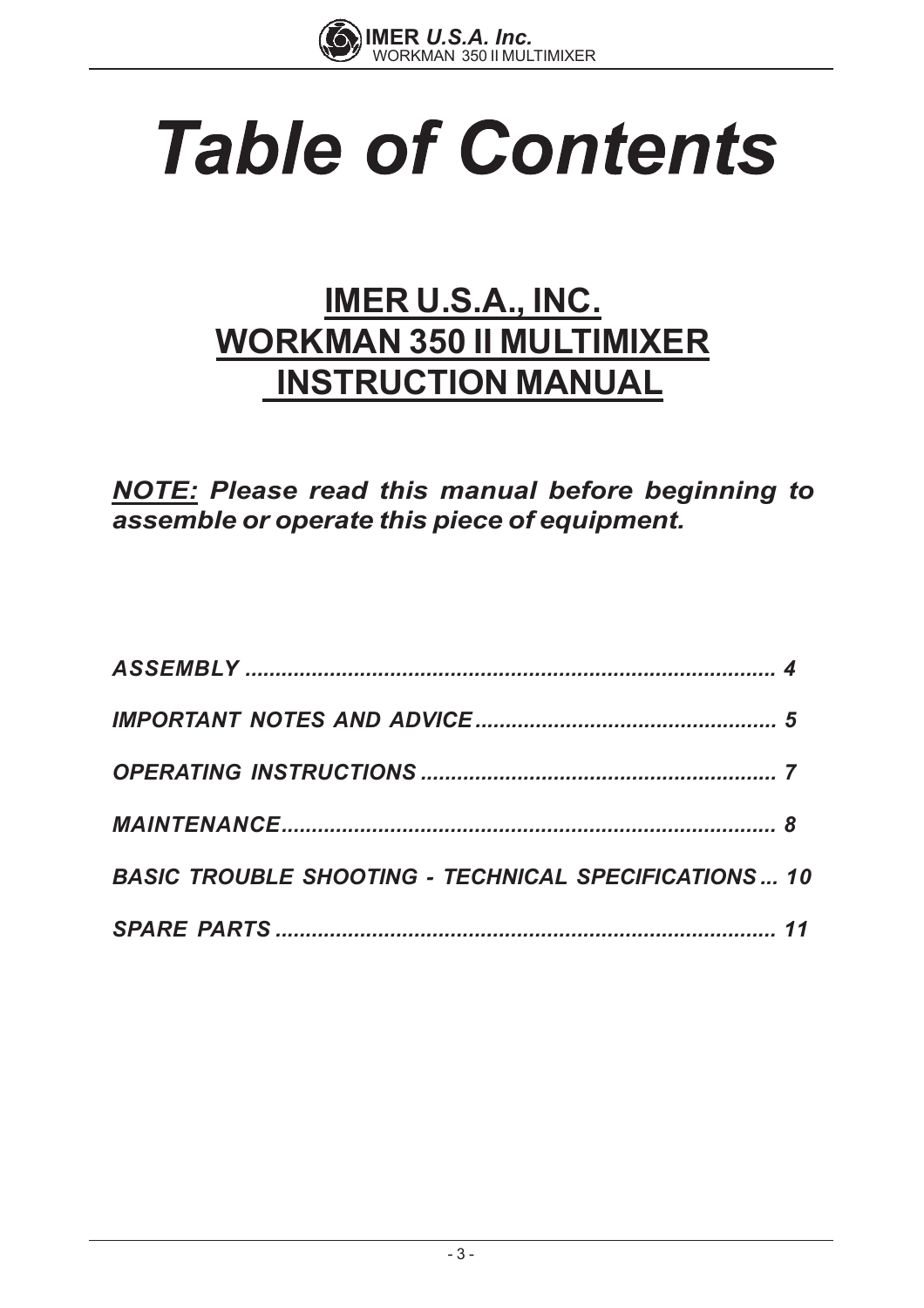



Essentially the Workman 350 II is fully assembled and ready to operate when it leaves the assembly facility here at Imer U.S.A. However, there are a couple items which should always be checked before towing the Workman 350 II.

- 1. Make sure each tire is inflated to 50 PSI (cold), and check the oil level of the Honda motor.
- 2. Make certain the retractable stability legs are raised up fully and locked in place with the anchor pin provided.
- 3. Make certain that the tow bar is properly anchored and its tow chain is in place. It is also important to loop the tow chain around the tow bar several times before connecting it to a vehicle.
- 4. Make sure the engine canopy door is latched shut.
- 5. Make certain that the hitch system on your car or truck is compatible to the tow bar tongue.
- 6. Finally, local laws and ordinances vary from state to state regarding the registration of towable construction equipment, check and see if a license plate is required. Call your local Department of Motor Vehicles for the proper procedure to follow.

# *NOTE State law may also require a tail light assembly.*

Check with your local Department of Motor Vehicles for the proper procedure to follow.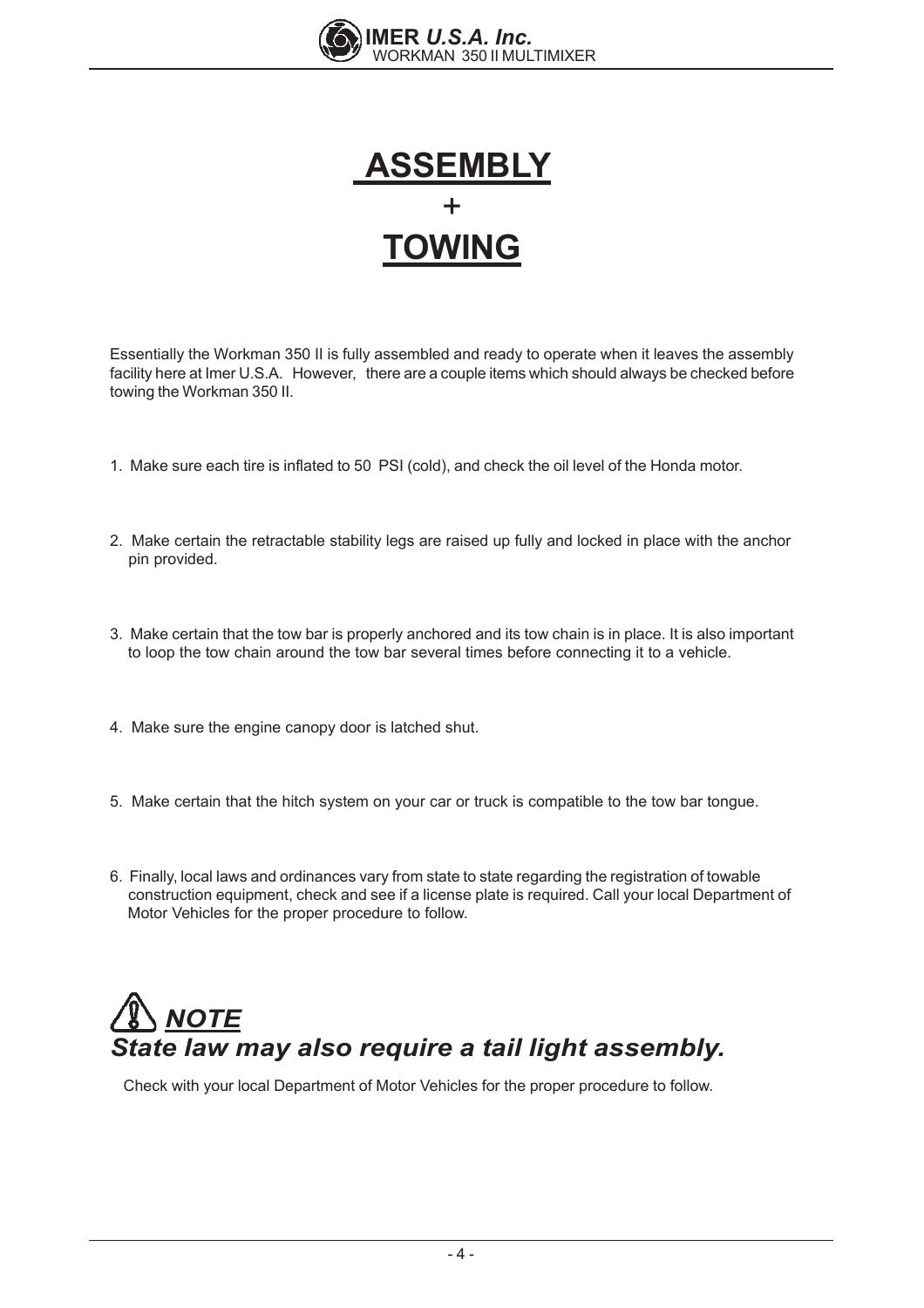

# **IMPORTANT NOTES AND ADVICE**

### *Do's and Don'ts on the Safe Use of the Workman 350 II*

In the interest of safety, whoever uses the Workman 350 II should first read this manual and become familiar with all of the important safety notes. Failure to follow this advice may result in injury to vourself and others.

# *WHAT TO DO !*

- Carefully read and understand these instructions before operating the mixer. Read the Honda manual too.
- Always turn off the engine and disconnect the spark plug wire before cleaning or maintaining the mixer. Mixers powered by electric motors should be unplugged from their power source before servicing is performed.
- Make sure the safety guards are always in place.
- When using the machine always wear safety boots with reinforced toe-caps, safety glasses, gloves, hard hat, and clothing with the appropriate fit. Loose clothing can cause injury should it become entangled with the mixer
- Practice starting and stopping the machine.
- Keep the mixer clean and free of debris build-up.
- Periodically inspect your mixer for abnormal wear or damage.
- Always stop the engine before adding fuel.
- Do not operate the mixer while under the influence of drugs or alcohol.
- Always operate the mixer on a level surface.
- When loading the Workman it is the best to pour your bagged material into a 5 gallon bucket then pour it into the drum.
- It is much easier on your body and safer too to load the drum in this manner.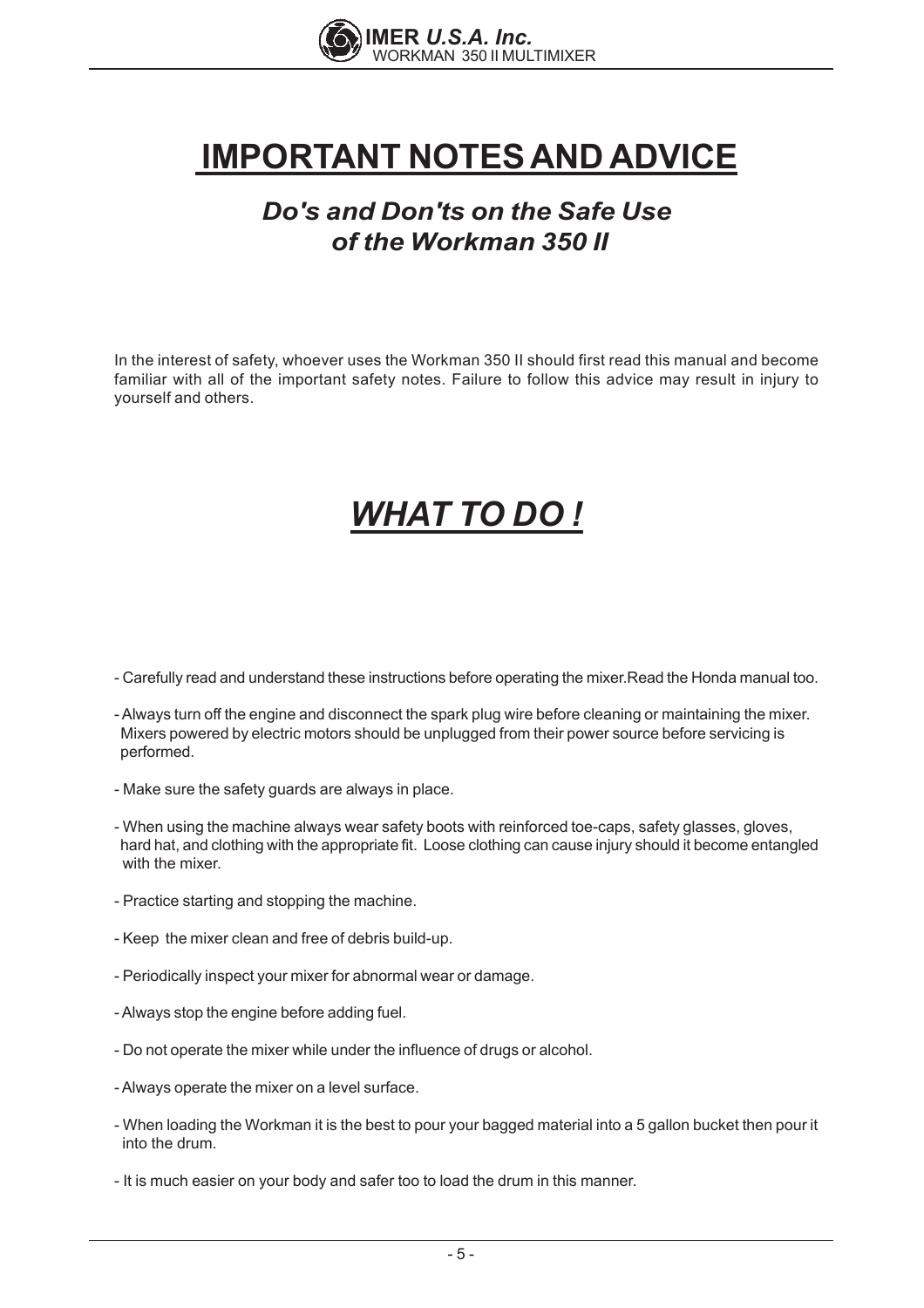

# **IMPORTANT NOTES AND ADVICE WHAT NOT TO DO!**

#### **DO NOT**

Place your hands or any other object inside the mixer drum while it is running.

#### **DO NOT**

Place any tools or other objects in or around the mixer drum while it is running.

#### **DO NOT**

Operate the mixer on a surface that is UNEVEN.... if the Workman is placed on an incline, it can fall over or roll away.

#### **DO NOT**

Clean, assemble or work on the mixer while it is plugged in !

#### DO NOT

Operate the mixer in or around water puddles!

#### DO NOT

Leave the mixer unattended!

#### **DO NOT**

Allow other persons around the mixer while it is operating

#### DO NOT

Operate the Workman II 350 if you are uncertain as to how to run the machine.... Contact your local Imer Distributor or call Imer U.S.A. at (800) 275-5463

#### **DO NOT**

Operate the mixer while under the influence of drugs or alcohol!

### **WE WANT SAFE AND EFFICIENT PRODUCTION/OPERATION FOR ALL OUR CUSTOMERS!**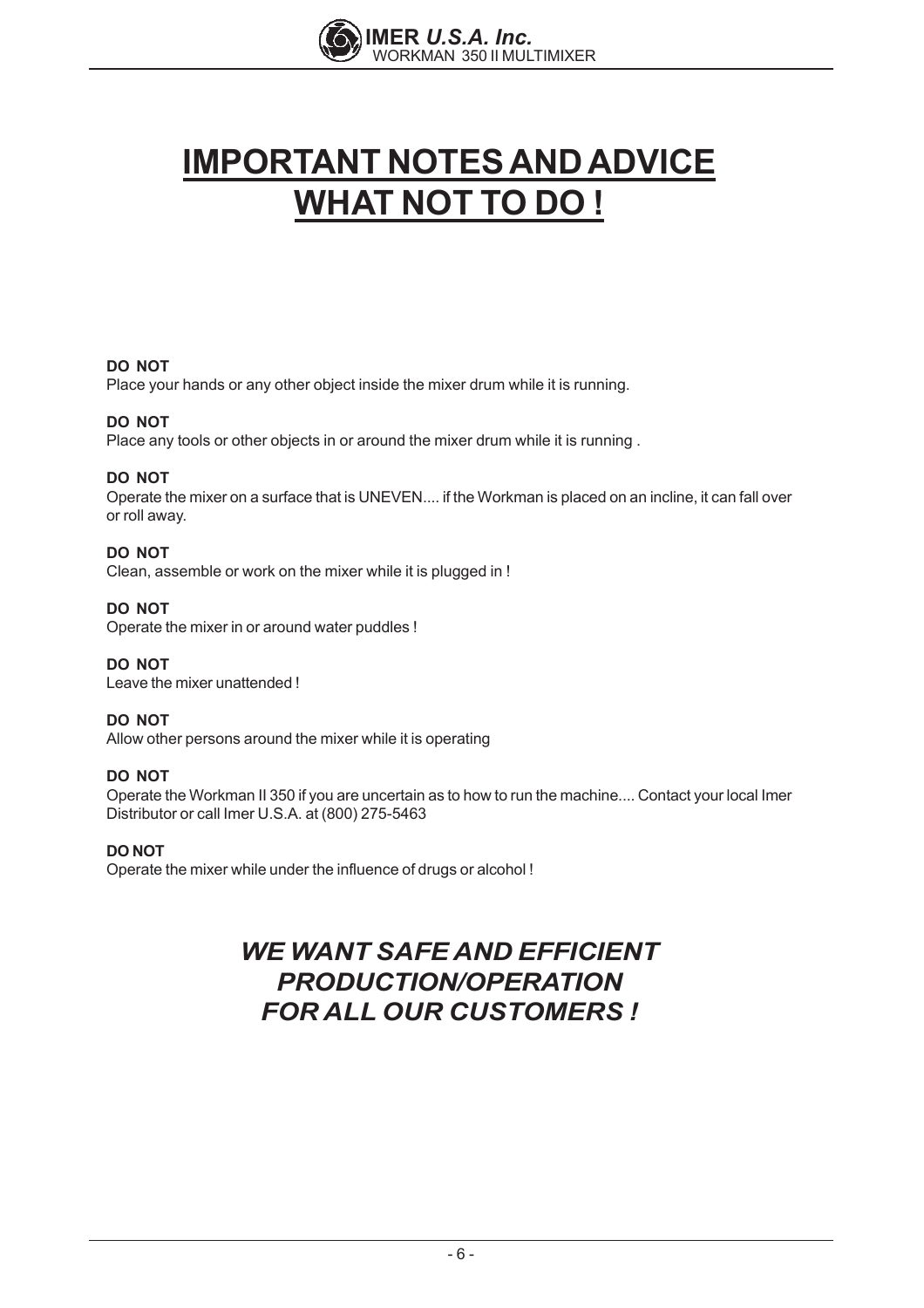

# **OPERATING INSTRUCTIONS**

- 1. Before starting the engine read the Honda manual provided and become familiar with the GX160 powerplant. Especially important is to check the oil level daily and change it monthly. Additionally, cleaning the air filter weekly ensures consistently good performance.
- 2. Operate the the Workman II 350 on a level surface. For additional stability the telescopic foot stands can be lowered and locked into place.
- 3. To put the drum in the loading position rotate the dump wheel until the desired drum position is achieved.
- 4. Start the engine and set the throttle at 3/4 to full on.
- 5. Now add 1/2 of the water which will be required and then begin to add the cement and aggregates. Additional water can be added as the cement and aggregates mix together.

# BE CAREFUL! Do Not put your shovel or your hands inside the drum!

- 6. To put the drum in the discharge position rotate the dump wheel untill the desired drum position is achieved.
- 7. During the loading, mixing, and discharge cycle it is important to keep the mixer running at all times.
- 8. Always prepare your work site to have a level ground surface, the Mixer must be stable as you load and discharge the drum.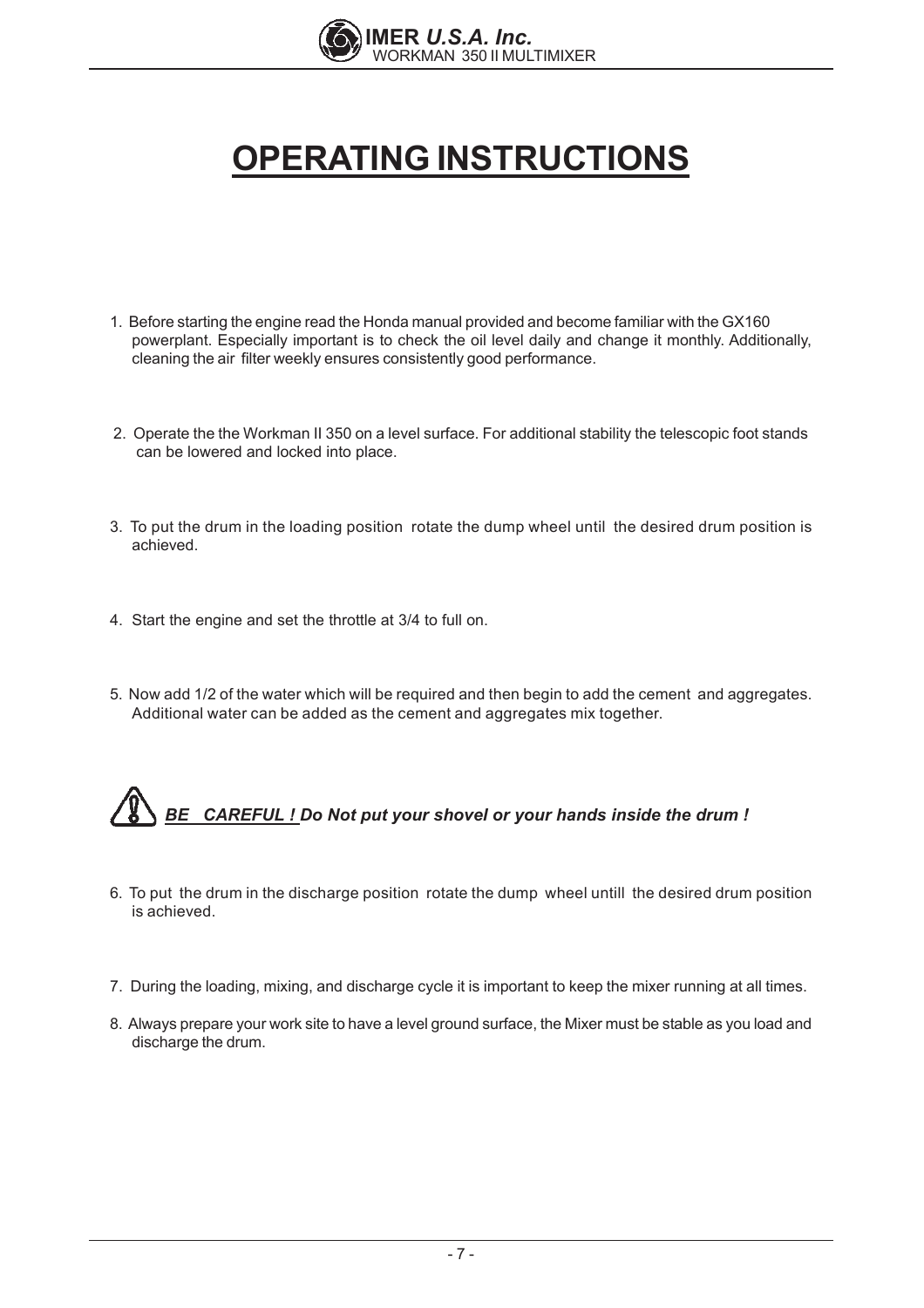

# **MAINTENANCE**

### **Lubrication**

- 1. All the other components on the mixer which engage or move back and forth should be lubricated with a light aerosol type lubricant on a weekly basis. WD-40 works well for this application.
- 2. Essentially the gearbox is sealed for life. The quality of the gears and the lubricant are such that changing the oil is not necessary. If you want to change the oil, see your dealer or call IMER U.S.A directly for instruction.
- 3. One a year remove the cast cap from the top half of the dump gear assembly and grease it up good. (Part #36, page 12)

### **Belt Tension**

1. The mixer has two belts: one in the canopy and the other in the arm. The belts are properly adjusted before leaving our factory, however, it is a good idea to check their tension before operating the mixer. Then, when one belt becomes loose, tighten it back to this original condition.



The belts will stretch the most during the first few hours of operation .... check them frequently, and always kill the motor and disconnect the spark plug wire before touching the belts. Or, if your machine has an electric motor, unplug it from the power source before adjusting the behs.

- 2. To tighten the belt inside the canopy loosen the bolts which anchor the motor mount plate to the mixer frame. This allows the motor mount plate to slide down the frame, which in turn tightens the belt. The belt should have 1/4" to 3/8" of play. Now re-tighten the bolts which anchor the motor mount plate.
- 3. To tighten the belt inside the arm loosen the 4 nuts which anchor the gearbox on the arm. Tighten the belt by turning the adjustment bolt. The belt should have 1/4" to 3/8" of play, do not over tighten as this shortens their drive life. Now re-tighten the gearbox anchor bolts.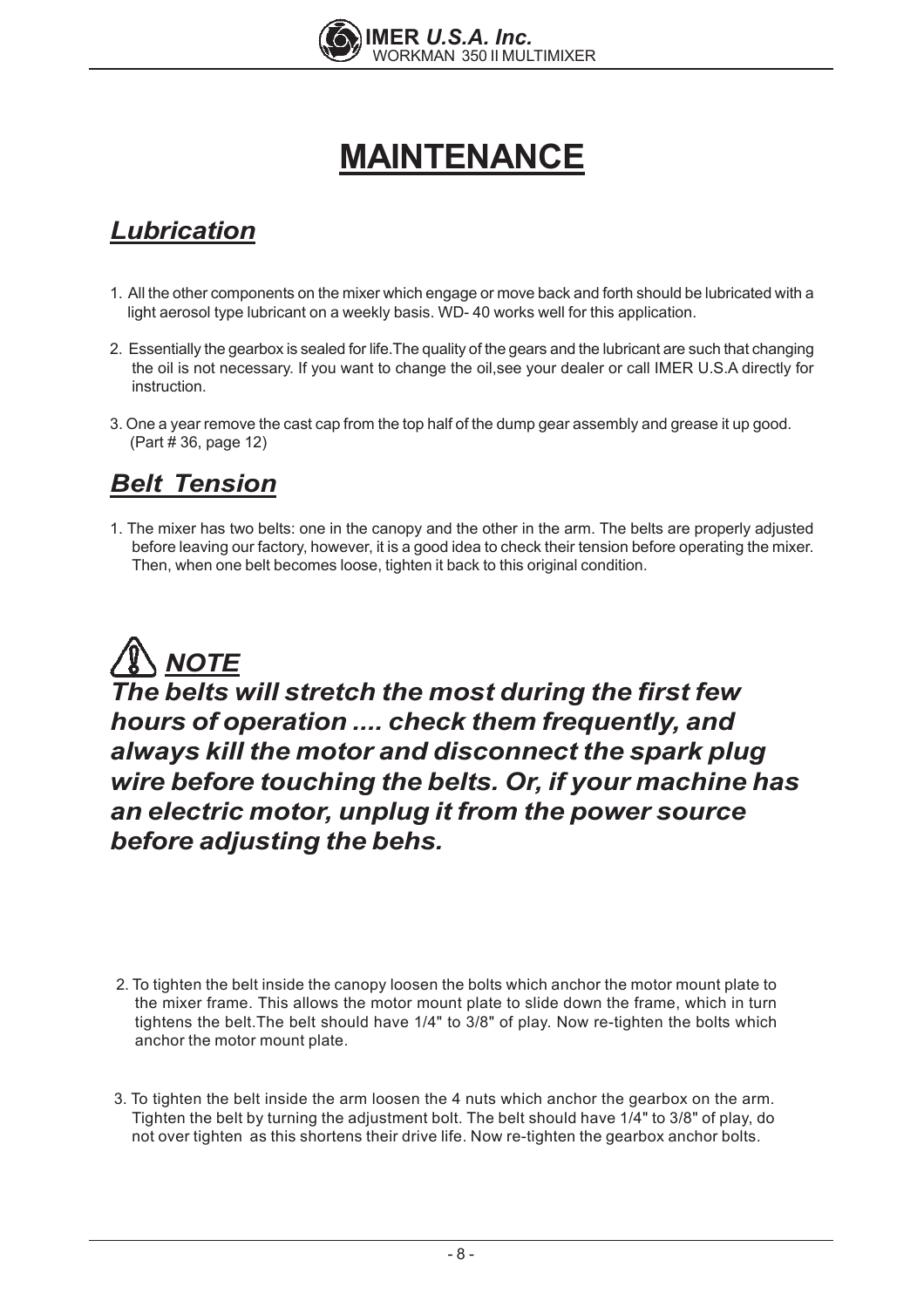

### *NOTE It is very important to keep the engine pulley and the drive pulley in line with one another. Failure to maintain this alignment will cause the belt to twist and then break.*



### *Wheel Bearings*

1. The wheel bearings should be cleaned and repacked every 6 months to 1 year. The interval being dependant upon the amount of time the machine is towed, and under what conditions. This maintenance procedure is the same as that for automotive wheel bearings.

### *Engine*

Read the Honda manual carefully ... and follow their instructions. Changing the oil and cleaning the air filter frequently ensure a reliable and long lasting motor. When you may need Honda Engine Service or Warranty Assistance, take the machine to your local Honda power equipment dealer, they will honor the warranty throughout America.

*NOTE It is always a good idea to check the oil level in the engine crankcase at the start of each working day. Clean oil at the correct level makes for a engine that will last and last.*

### *Mixer's drum disassembly and re-assembly*

In case it's necessary to remove the drum, to reset it it's necessary.

- to clean carefully the gear shaft cone and the drum cone.
- to place the drum on the shaft cone, making sure that shaft shear pin is inside its seat in the drum cone.
- to block drum tighting screw with washer by following tighting torques:

**Workman 350 II: 300 ± 20 Nm.**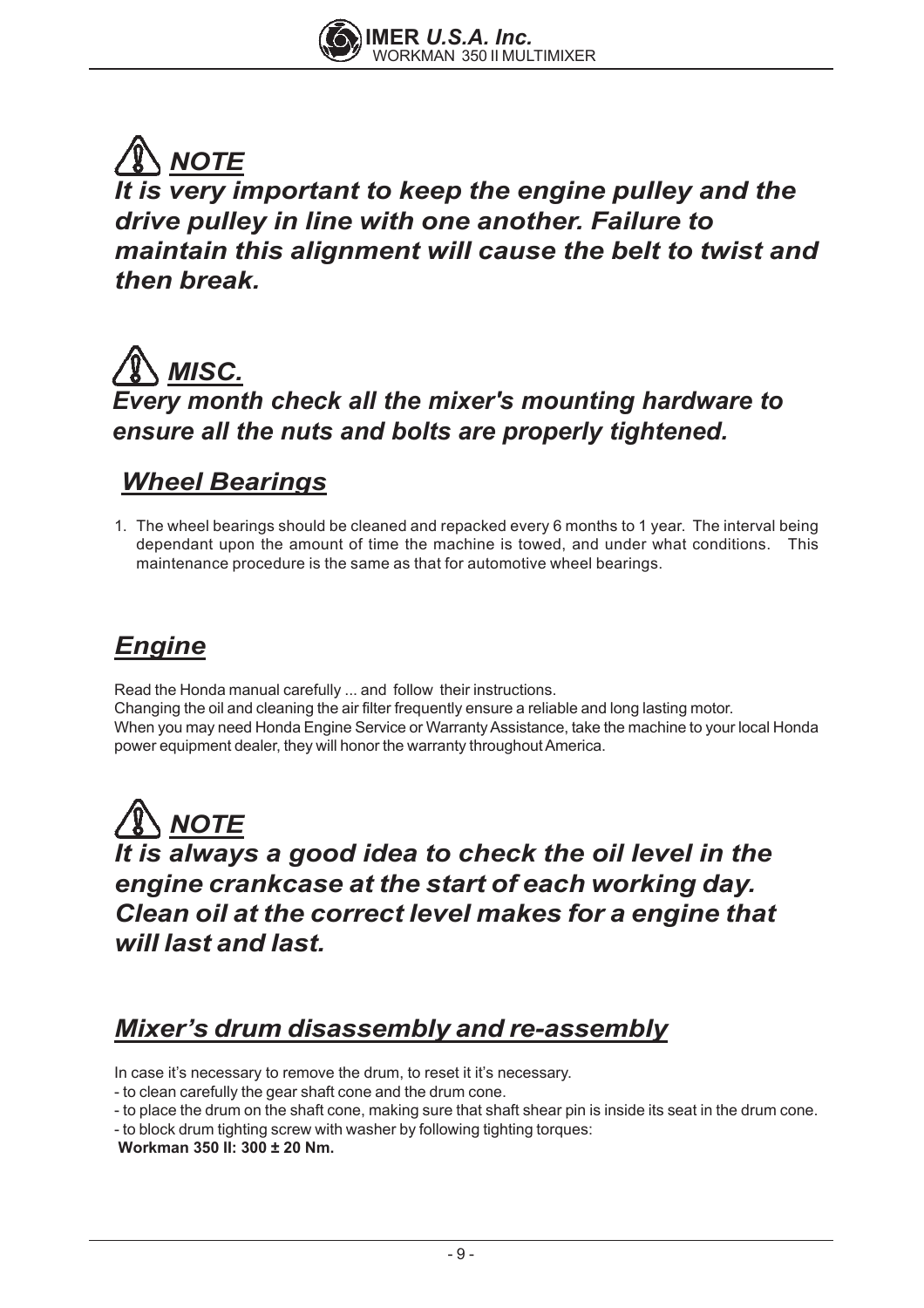

# **TECHNICALSPECIFICATIONS WORKMAN II 350**

| <b>Drum capacity</b>                | 12.5 CU. FT.                                  |  |  |  |
|-------------------------------------|-----------------------------------------------|--|--|--|
| <b>Batch Output</b>                 | 9.5 CU. FT. (1.5 bag)*<br>1/3 of a cubic yard |  |  |  |
| <b>Drum Diameter</b>                | 32.5 Inches                                   |  |  |  |
| <b>Discharge Outlet Height</b>      | 26.5 Inches                                   |  |  |  |
| <b>Pneumatic Wheels</b>             | 4.50-10 Inches (50 PSI)                       |  |  |  |
| <b>Power plants</b>                 | 5.5 HP Honda GX160<br>2.0 HP electric         |  |  |  |
| <b>Overall Operating Dimensions</b> | 79" x 50" x 66"                               |  |  |  |
| <b>Overall Storage Dimensions</b>   | 79" x 50" x 66"                               |  |  |  |
| Weight                              | 545 LBS (248 Kg)                              |  |  |  |

\*Capacity based upon usable volume

### *Due to Imer U.S.A. 's commitment to Reasearch and Development, specifications are subject to change without notice.*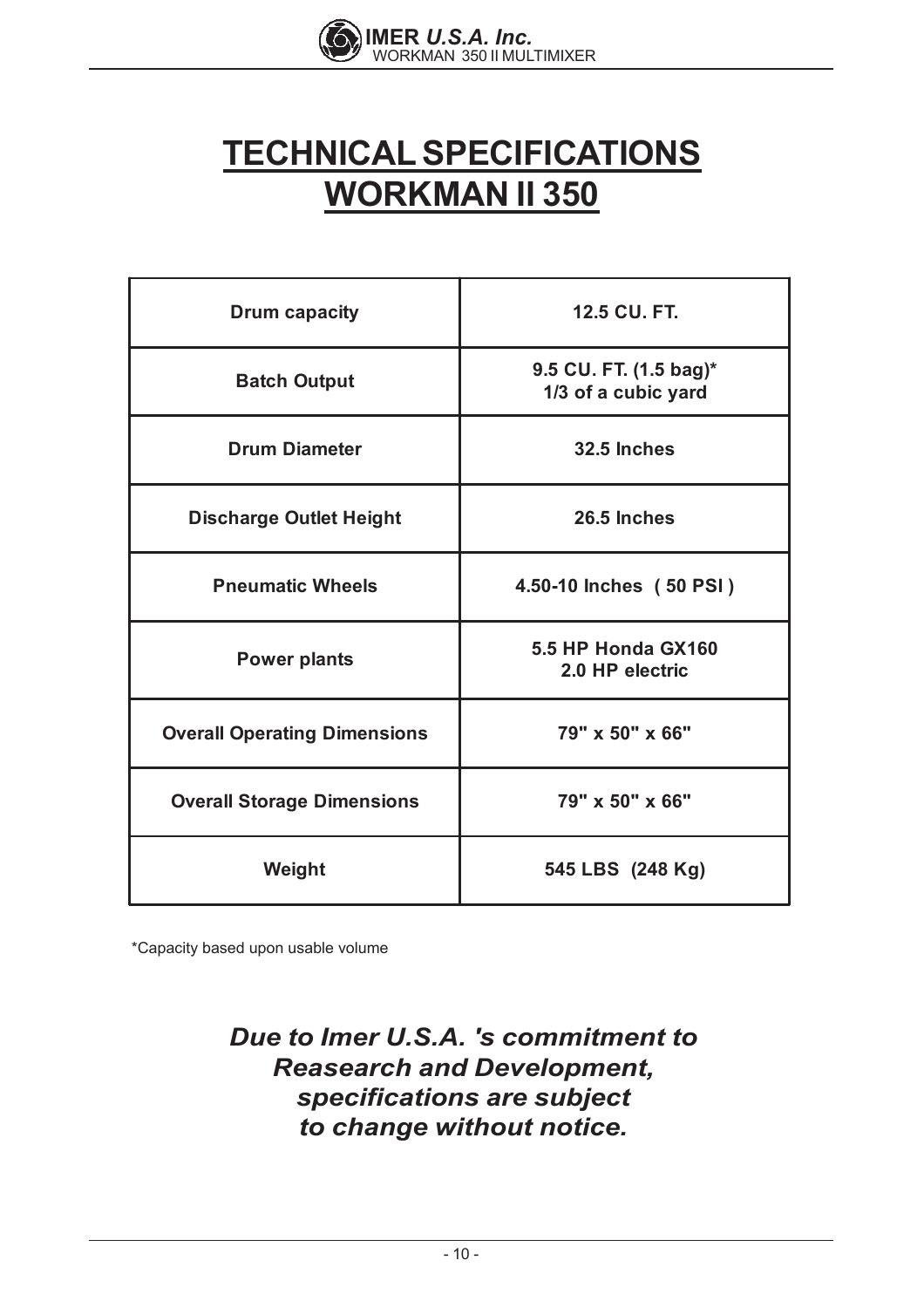

**SPARE PARTS** 

|                         | DRAWING 1.3 (WORKMAN II 350 CONCRETE MIXER - 1105855) |                                       |                                 |  |  |  |
|-------------------------|-------------------------------------------------------|---------------------------------------|---------------------------------|--|--|--|
| Ref.                    | P.n.                                                  | <b>Main Description</b>               | <b>NOTES</b>                    |  |  |  |
| 1                       | 3209275                                               | MAIN FRAME                            |                                 |  |  |  |
| 2                       | 3209277                                               | TOW BAR                               |                                 |  |  |  |
| 3                       | 3209183                                               | ARM                                   |                                 |  |  |  |
| $\overline{\mathbf{4}}$ | 3206635                                               | <b>DRUM ASS'Y</b>                     |                                 |  |  |  |
| 5                       | 3210467                                               | T-BOLT                                |                                 |  |  |  |
| 6                       | 3210466                                               | T-BOLT WASHER                         |                                 |  |  |  |
| 7                       | 3209954                                               | STABILIZING FOOT                      |                                 |  |  |  |
| 8<br>9                  | 3209009<br>2227205                                    | NYLON FIBER BUSHING<br>CIRCLIP        | E 50                            |  |  |  |
| 10                      | 3209032                                               | PLASTIC PLUG                          |                                 |  |  |  |
| 11                      | 3209298                                               | HONDA MOTOR                           | GX 160 KI                       |  |  |  |
| 12                      | 3209165                                               | <b>MOTOR PULLEY</b>                   |                                 |  |  |  |
| 13                      | 2224190                                               | WASHER                                | 8X30X5                          |  |  |  |
| 14                      | 2210950                                               | MOTOR BELT                            |                                 |  |  |  |
| 15                      | 3233705                                               | <b>BELT GUARD</b>                     |                                 |  |  |  |
| 16                      | 2248216                                               | TORSION BAR AXLE                      |                                 |  |  |  |
| 17<br>18                | 3209279<br>3209274                                    | LEG FRAME<br>REAR LEG FRAME           |                                 |  |  |  |
| 19                      | 3210476                                               | <b>GEAR BOX</b>                       |                                 |  |  |  |
| 20                      | 2223980                                               | WHEEL NUT                             |                                 |  |  |  |
| 21                      | 2223920                                               | SELF LOCKING NUT                      | M 10                            |  |  |  |
| 22                      | 1222694                                               | BOLT                                  | M10X110Z                        |  |  |  |
| 23                      | 2227320                                               | CIRCLIP                               | $E_{20}$                        |  |  |  |
| 24                      | 3209091                                               | <b>GEAR BOX BELT COVER</b>            |                                 |  |  |  |
| 25                      | 2222420                                               | <b>BOLT</b>                           | 4,8X13                          |  |  |  |
| 26                      | 3210606                                               | <b>BOLT</b>                           | M10X160Z                        |  |  |  |
| 27                      | 3208776                                               | <b>KEY WAY</b>                        | 14X9X25                         |  |  |  |
| 28<br>29                | 3208770<br>3208773                                    | <b>BUSHING</b><br><b>DUMP GEAR</b>    | Z 32                            |  |  |  |
| 30                      | 2211407                                               | TIRE+WHEEL                            |                                 |  |  |  |
| 31                      | 3206704                                               | ANCHOR PIN                            |                                 |  |  |  |
| 32                      | 3208789                                               | <b>BUMPER PAD</b>                     |                                 |  |  |  |
| 33                      | 3208790                                               | <b>BUMPER PAD</b>                     |                                 |  |  |  |
| 34                      | 2224220                                               | WASHER                                | D <sub>10</sub> X <sub>40</sub> |  |  |  |
| 35                      | 2223923                                               | SELF LOCKING NUT                      | M8Z                             |  |  |  |
| 36                      | 3213876                                               | CAST CAP                              |                                 |  |  |  |
| 37                      | 2222181                                               | <b>BOLT</b>                           |                                 |  |  |  |
| 38<br>39                | 2223921<br>3209786                                    | SELF LOCKING NUT<br>DUMP GEAR CASTING |                                 |  |  |  |
| 40                      | 2229300                                               | KEY WAY                               | 6X6X20                          |  |  |  |
| 41                      | 2224204                                               | WASHER                                | D8X24                           |  |  |  |
| 43                      | 3208777                                               | DUMP WHEEL                            |                                 |  |  |  |
| 44                      | 3206748                                               | <b>DUMP HANDEL</b>                    |                                 |  |  |  |
| 45                      | 2223923                                               | SELF LOCKING NUT                      | M8Z                             |  |  |  |
| 46                      | 2222056                                               | <b>BOLT</b>                           | M10X25 Z                        |  |  |  |
| 47<br>48                | 3209081<br>3209280                                    | BELT - GEAR BOX DRIVE<br>SAFETY LABEL | 580 J6                          |  |  |  |
| 49                      | 3208916                                               | ROLLER SHAFT                          |                                 |  |  |  |
| 51                      | 3209178                                               | WASHER                                | D10X30X4 Z                      |  |  |  |
| 52                      | 2257706                                               | EG CAP                                |                                 |  |  |  |
| 53                      | 3209468                                               | ANCHOR PIN                            |                                 |  |  |  |
| 54                      | 2226700                                               | SPLIT PIN                             |                                 |  |  |  |
| 55                      | 3233721                                               | ENGINE MOUNTING FRAME                 |                                 |  |  |  |
| 56                      | 3209193                                               | <b>ENGINE MOUNTING PLATE</b>          |                                 |  |  |  |
| 57                      | 2222145                                               | <b>BOLT</b>                           | M10X80 Z                        |  |  |  |
| 58<br>59                | 3208915<br>2204421                                    | ROLLER GUIDE<br>ROLLER BEARING        | 6201 2RS                        |  |  |  |
| 60                      | 1227330                                               | CIRCLIP                               | E 15                            |  |  |  |
| 61                      | 2204438                                               | DRIVE SHAFT BEARINGS                  | 6004 2RS                        |  |  |  |
| 62                      | 3208919                                               | <b>GEAR BOX DRIVE PULLEY</b>          |                                 |  |  |  |
| 63                      | 3209055                                               | SPACER                                |                                 |  |  |  |
| 64                      | 3203117                                               | KEY WAY                               | 5X5X20                          |  |  |  |
| 65                      | 3209074                                               | SHAFT                                 |                                 |  |  |  |
| 67                      | 3209053                                               | <b>ENGINE PULLEY</b>                  |                                 |  |  |  |
| 68                      | 3233702                                               | CANOPY DOOR                           |                                 |  |  |  |
| 69<br>70                | 3233700                                               | CANOPY REAR                           |                                 |  |  |  |
| 71                      | 3209196<br>2221994                                    | MOUNTING BRACKET<br>PULLEY BOLT       | 5/16"X25 Z                      |  |  |  |
| 72                      | 3209136                                               | ENGINE PULLEY GUARD                   |                                 |  |  |  |
| 73                      | 3209111                                               | OCK LEVER ROD                         |                                 |  |  |  |
| 74                      | 2222190                                               | <b>BOLT</b>                           | M8X40 Z                         |  |  |  |
| 77                      | 3209195                                               | DUMP ARM PLUG                         |                                 |  |  |  |
| 78                      | 2222091                                               | <b>BOLT</b>                           | <b>M8X70Z</b>                   |  |  |  |
| 79                      | 3205544                                               | KILL BUTTON                           |                                 |  |  |  |
| 80                      | 3206011                                               | FENDER                                |                                 |  |  |  |
| 81                      | 2222146                                               | <b>BOLT</b>                           |                                 |  |  |  |
| 82<br>83                | 3207782<br>2222060                                    | FENDER ARM<br><b>BOLT</b>             |                                 |  |  |  |
| 84                      | 2235452                                               | <b>PLUG</b>                           |                                 |  |  |  |
| 85                      | 3206855                                               | <b>BOLT</b>                           |                                 |  |  |  |
| 87                      | 3206861                                               | AXLE MOUNTING SPACER                  |                                 |  |  |  |
| 88                      | 2223929                                               | NUT                                   |                                 |  |  |  |
| 89                      | 2234861                                               | TOW CHAIN                             |                                 |  |  |  |
| 90                      | 2292298                                               | QUICK CLIP                            | LATC                            |  |  |  |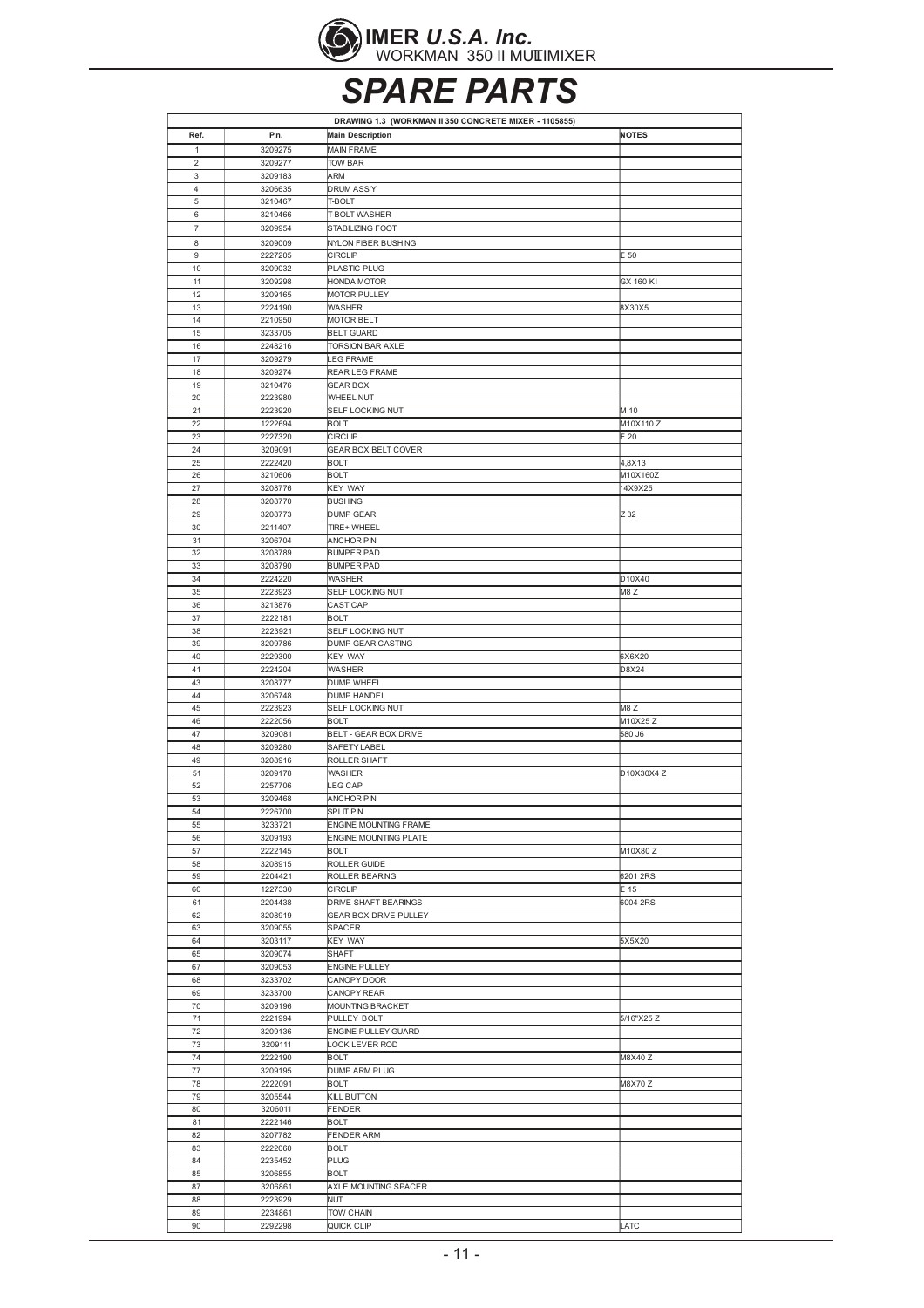

# **DRAWING 1.3 WORKMAN II 350 CONCRETE MIXER**

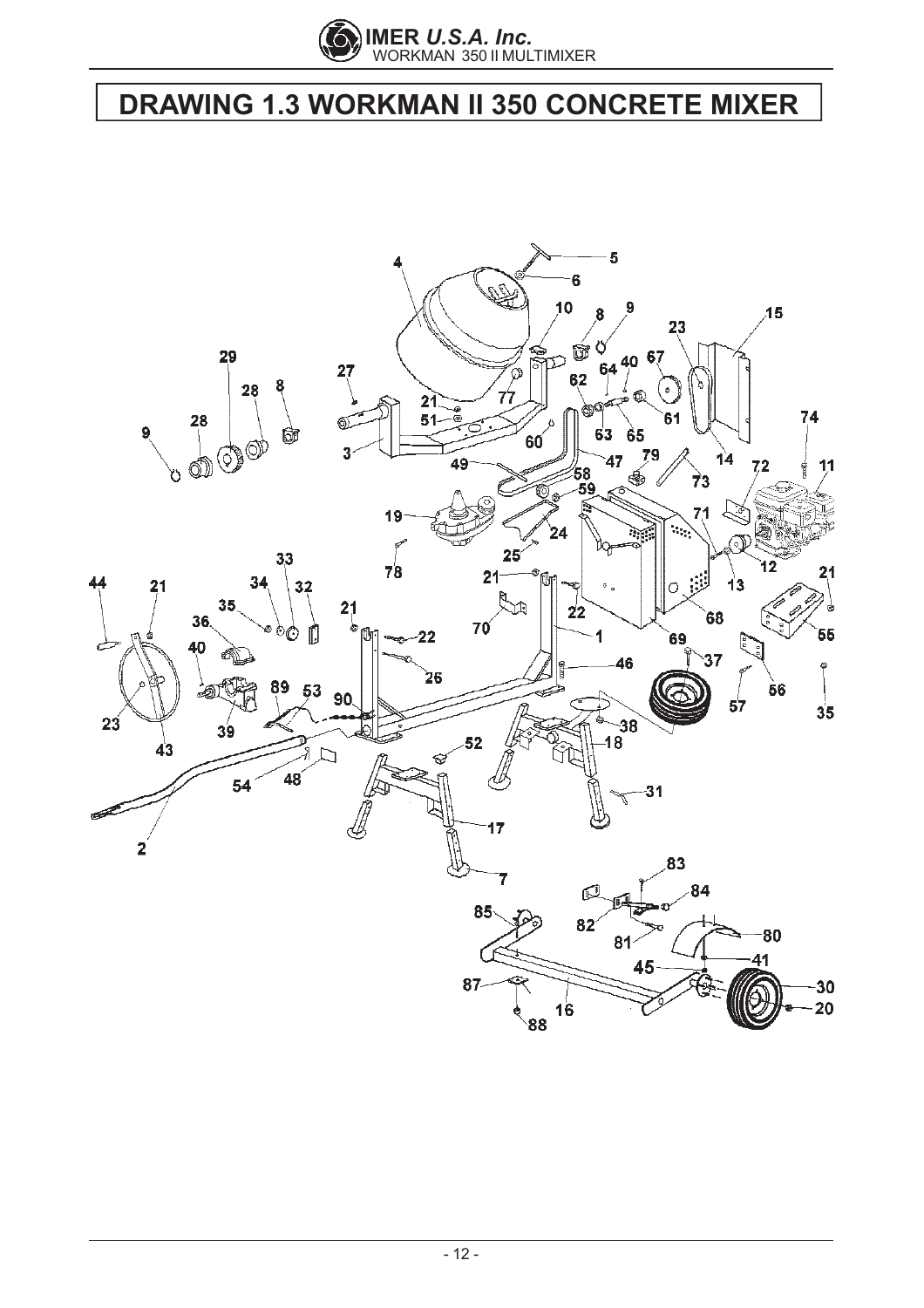**WER U.S.A. Inc.**<br>WORKMAN 350 II MULTIMIXER

| RF. | COD.           | GB                      | NOTE      |
|-----|----------------|-------------------------|-----------|
| t   | 2222148 BOLT   |                         | M10X65.Z  |
| 2   |                | 3213179 CL SEAL         | 90X65X10  |
| 3   | 2222153 BOLT   |                         | M10X100.Z |
| 4   |                | 3209515 CIEAR BOX CASE  |           |
| 5   |                | 3209811 GEAR BOX GASKET |           |
| 6   |                | 3213177 SHEAR PIN       |           |
| 7   |                | 3213178 KEYWAY          | 10X8X20   |
| B   |                | 3209682 BEARING         | 6302      |
| 9   |                | 3209801 GEAR WHEEL      | 2.79      |
| 10  | 2229259        | KEY                     | 5X6X14    |
| 11  |                | 3208975 PINON GEAR      | 211       |
| 12  |                | 3209514 GEAR BOX CASE   |           |
| 13  |                | 3200094 OIL SEAL        | 35X20X7   |
| 14  | 2229250 KEY    |                         | 5X5X15    |
| 15  |                | 3208983 BEARING         | 5204      |
| 16  |                | 3209799 PINON GEAR      | 79        |
| 17. | 2222145 BOLT   |                         | M 10X80 Z |
| 18  | 3208919 PULLEY |                         |           |
| 19  |                | 3208956 SPACER          |           |
| 20  | 2223650 NUT    |                         | M 10 Z    |
| 21  | 2224340        | WASHER                  | $D - 10Z$ |
| 22  |                | 2204569 BEARING         | 6211      |
| 23  | 2227207        | CROLP                   | E 55      |
| 24  | 3208970        | <b>GEAR</b>             | Z 76      |
| 25  |                | 3213282 BEARING         | 6208 SK/F |
| 26  |                | 3213180 LOCATING PIN    | D-8X30    |
| 27. |                | 3210474 DRIVE SHAFT     |           |
| 28  |                | 1227330 CRCLP           | E 15      |
|     | 2227320        | CROLIP                  | E 20      |



|                                                                                                                                                                                                                                                                                                                                                                                       | TAV. 8 - DRUM REDUCTION UNIT -<br><b>WORKMAN II 350</b><br>(COD. 3209786) |                |                       |               |
|---------------------------------------------------------------------------------------------------------------------------------------------------------------------------------------------------------------------------------------------------------------------------------------------------------------------------------------------------------------------------------------|---------------------------------------------------------------------------|----------------|-----------------------|---------------|
|                                                                                                                                                                                                                                                                                                                                                                                       | RIF.                                                                      | COD.           | <b>DESCRIPTION</b>    | <b>NOTE</b>   |
|                                                                                                                                                                                                                                                                                                                                                                                       | $\mathbf{1}$                                                              |                | 3209428 GEAR BOX CASE |               |
|                                                                                                                                                                                                                                                                                                                                                                                       | $\overline{2}$                                                            | 3209430 COVER  |                       |               |
|                                                                                                                                                                                                                                                                                                                                                                                       | 3                                                                         |                | 3213893 DUMP GEAR     | M10X110Z      |
|                                                                                                                                                                                                                                                                                                                                                                                       | 4                                                                         | 2222465 BOLT   |                       | <b>M5X15Z</b> |
|                                                                                                                                                                                                                                                                                                                                                                                       | 5                                                                         |                | 3213811 OIL SEAL RING | 47X17X7       |
|                                                                                                                                                                                                                                                                                                                                                                                       | 6                                                                         | 3209728 SCREW  |                       | M6X15         |
|                                                                                                                                                                                                                                                                                                                                                                                       | $\overline{7}$                                                            |                | 3213264 PINION GEAR   | Z 20          |
|                                                                                                                                                                                                                                                                                                                                                                                       | 8                                                                         |                | 2229259 KEYWAY        | 6X6X14        |
|                                                                                                                                                                                                                                                                                                                                                                                       | 9                                                                         | 3208771 SHAFT  |                       |               |
|                                                                                                                                                                                                                                                                                                                                                                                       | 10                                                                        |                | 2229300 KEYWAY        | 6X6X20        |
|                                                                                                                                                                                                                                                                                                                                                                                       | 11                                                                        | 2227320 CIRCLP |                       | E 20          |
| 11                                                                                                                                                                                                                                                                                                                                                                                    | 12                                                                        |                | 3237097 BEARING       | 6206 2Z       |
|                                                                                                                                                                                                                                                                                                                                                                                       | 13                                                                        |                | 2204391 BEARING       | 6205 2Z       |
|                                                                                                                                                                                                                                                                                                                                                                                       | 14                                                                        |                | 2204484 BEARING       | 6203 2Z       |
| 16                                                                                                                                                                                                                                                                                                                                                                                    | 16                                                                        |                | 2204560 BEARING       | 6204 2RS      |
| 60                                                                                                                                                                                                                                                                                                                                                                                    | 17                                                                        | 3209431 COVER  |                       |               |
| OF REAL<br>$Q - Q$<br>$\begin{picture}(180,10) \put(0,0){\line(1,0){10}} \put(10,0){\line(1,0){10}} \put(10,0){\line(1,0){10}} \put(10,0){\line(1,0){10}} \put(10,0){\line(1,0){10}} \put(10,0){\line(1,0){10}} \put(10,0){\line(1,0){10}} \put(10,0){\line(1,0){10}} \put(10,0){\line(1,0){10}} \put(10,0){\line(1,0){10}} \put(10,0){\line(1,0){10}} \put(10,0){\line($<br>10<br>17 |                                                                           | 3              |                       |               |